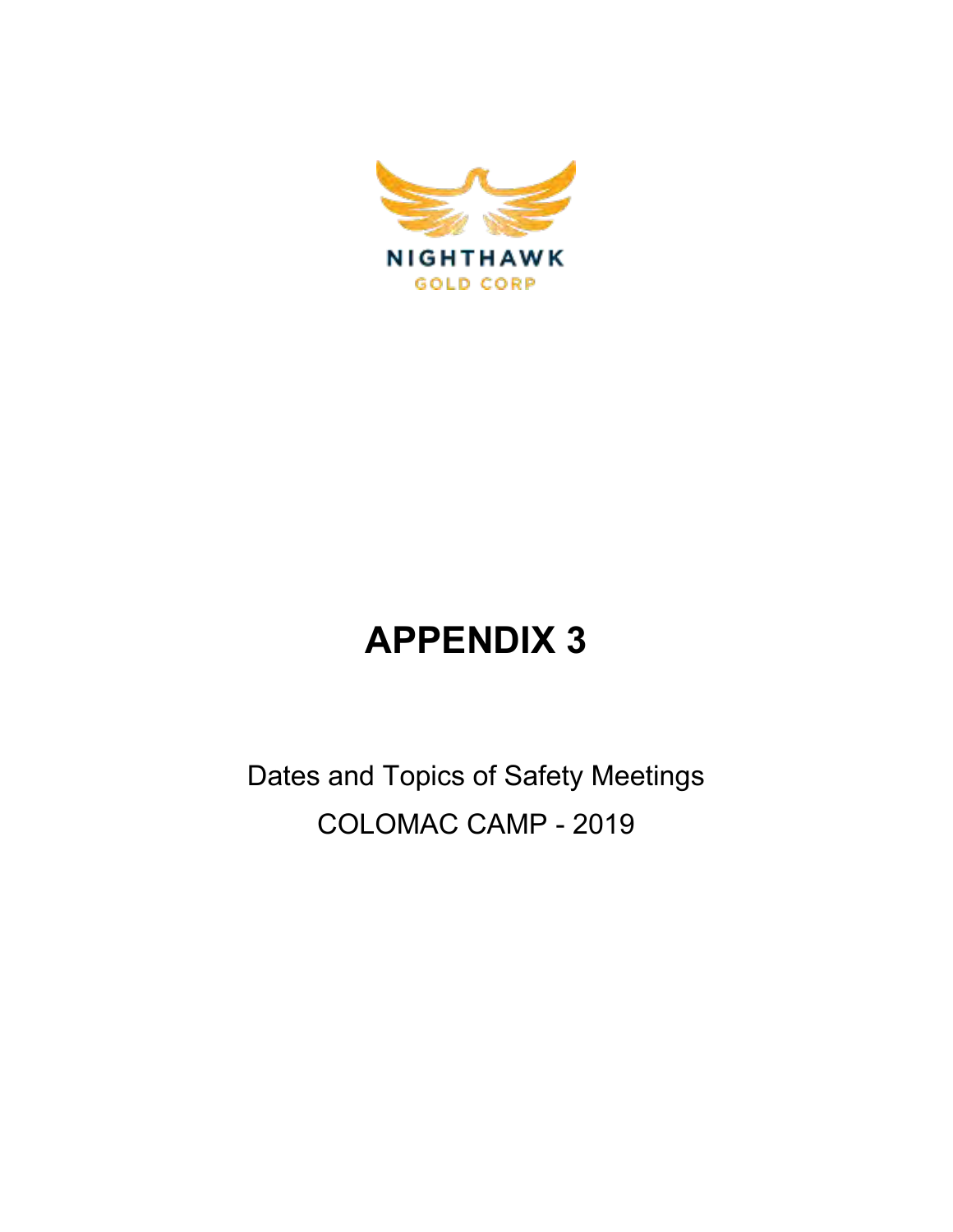## **Table of Safety Meetings Held at the Colomac Camp 2019**

| <b>Date</b>        | <b>Topic</b>                                |
|--------------------|---------------------------------------------|
| March 10, 2019     | <b>General Safety Reminders</b>             |
| March 17, 2019     | <b>Carbon Monoxide Poisoning</b>            |
| March 24, 2019     | <b>Slips and Trips</b>                      |
| March 31, 2019     | <b>Personal Protective Equipment</b>        |
| April 7, 2019      | <b>Helicopter Long Lining</b>               |
| April 14, 2019     | Working on Ice                              |
| April 21, 2019     | Workplace Housekeeping                      |
| April 28, 2019     | <b>Pinch Points</b>                         |
| May 5, 2019        | <b>Slips and Falls</b>                      |
| May 19, 2019       | Wildlife                                    |
| May 26, 2019       | <b>Common Sense and Accident Prevention</b> |
| June 20, 2019      | Safe Use of Chain Saws                      |
| July 7, 2019       | Rock Hammer and Chisel Safety               |
| July, 21, 2019     | Working in the Heat                         |
| July 28, 2019      | Be Your Coworker's Keeper                   |
| September 1, 2019  | <b>Slips and Falls</b>                      |
| September 8, 2019  | <b>Sleep Deprivation</b>                    |
| September 15, 2019 | Complacency                                 |
| September 22, 2019 | Workplace Housekeeping                      |
| September 29, 2019 | <b>Pinch Points and Hand Injuries</b>       |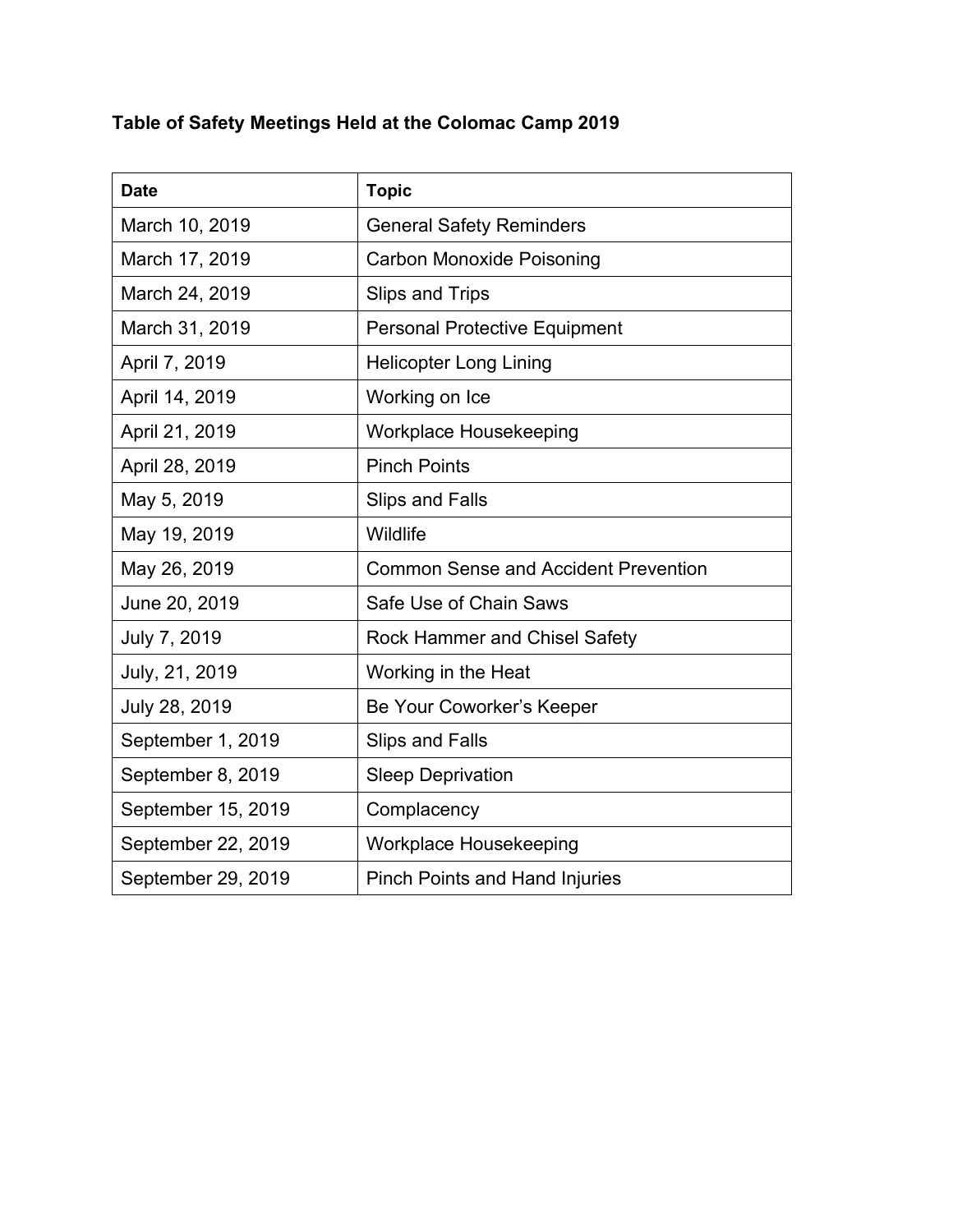

## **APPENDIX 4**

Summary of Drill Holes 2019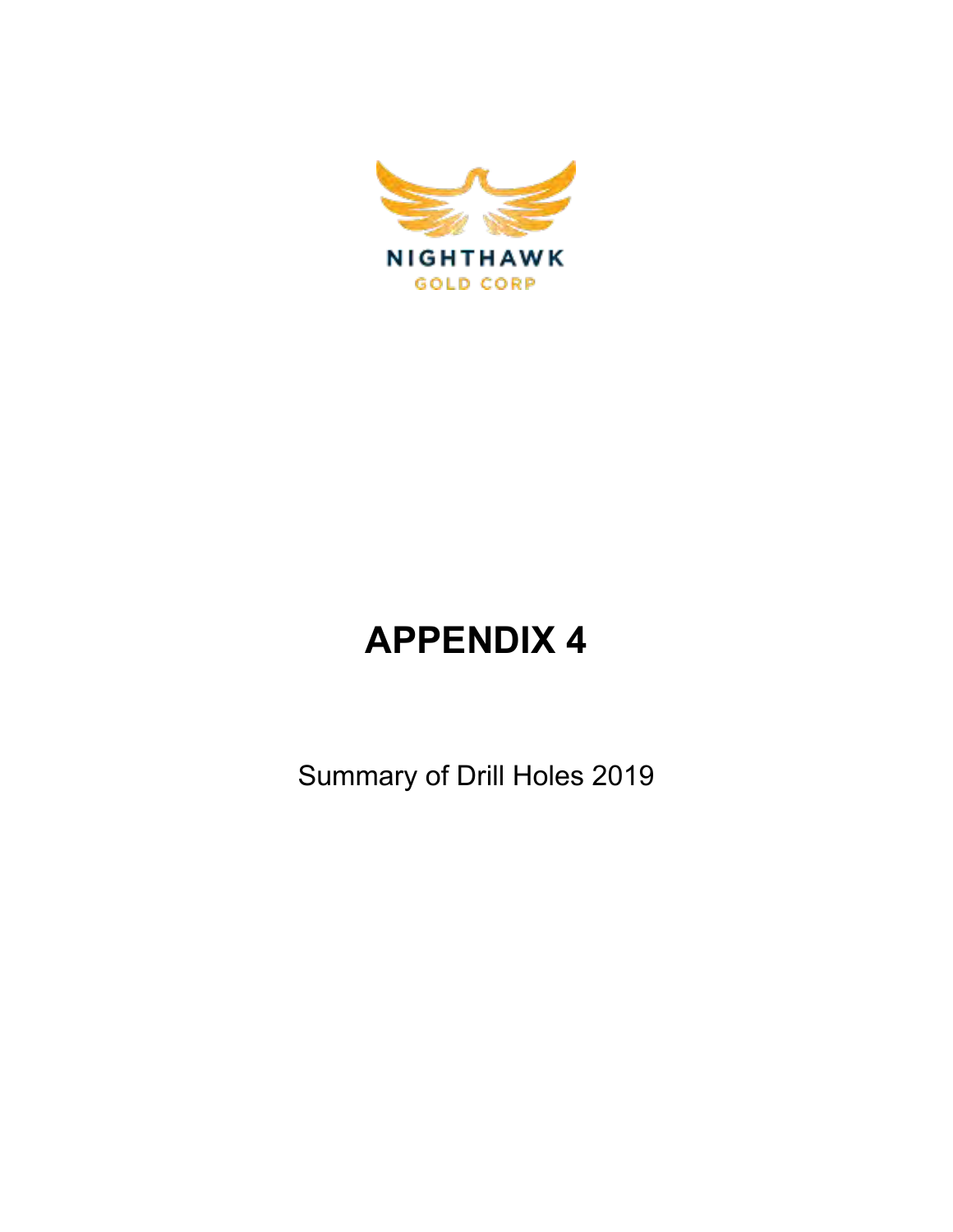| <b>Finalized</b>                            |              |             |                | <b>Reported</b>                  |          |                    |                    |                                                                                  | <b>2019 DD HOLE SUMMARY</b> |                |                      |                         |                               |                         |                    |                                                     |                   |
|---------------------------------------------|--------------|-------------|----------------|----------------------------------|----------|--------------------|--------------------|----------------------------------------------------------------------------------|-----------------------------|----------------|----------------------|-------------------------|-------------------------------|-------------------------|--------------------|-----------------------------------------------------|-------------------|
| <b>Description</b><br>(final hole<br>label) | <b>Start</b> | <b>Stop</b> |                | <b>News</b><br>Days Release Date | Zone     | Proposed<br>Hole # | <b>UTM Easting</b> | <b>UTM Northing</b>                                                              | Elev'tn<br>(m)              | Collar<br>Azim | Collar<br><b>DIP</b> | <b>Final EOH</b><br>(m) | <b>Proposed</b><br>$EOH(m)$ * | No of<br><b>Samples</b> | VG # of<br>samples | <b>Comment LD</b>                                   | Water<br>Source   |
|                                             |              |             |                |                                  |          |                    |                    | (NAD 83 Zone 11N)                                                                |                             |                |                      |                         |                               |                         |                    |                                                     |                   |
| <b>UPDATE: 200312</b>                       |              |             |                |                                  |          |                    |                    | N.B. Recent Changes are in Yellow                                                |                             |                |                      |                         |                               |                         |                    |                                                     |                   |
|                                             |              |             |                |                                  |          |                    |                    | Convention: $213.01$ = completed hole; $213$ = proposed hole or hole in progress |                             |                |                      |                         |                               |                         |                    |                                                     |                   |
| Colomac                                     |              |             |                |                                  |          |                    |                    | <b>NOTE: Collars remain to be surveyed prior to drilling.</b>                    |                             |                |                      |                         |                               |                         |                    |                                                     |                   |
| $C19-38$                                    | 190723       | 190724      | 2              | 191203                           | Zone 3.5 | P19-02             | 591618.594         | 7140692.446                                                                      | 360.05                      | 288            | $-50$                | 126.01                  | 200                           | 55                      |                    | 2 Drill 2 (LD-250)                                  | <b>Baton Lake</b> |
| $C19-38B$                                   | 190725       | 190726      | $\overline{2}$ | 191203                           | Zone 3.5 | P19-02B            | 591617.863         | 7140692.727                                                                      | 359.977                     | 288            | $-75$                | 198.01                  | 250                           | 90                      |                    | 0 Drill 2 (LD-250)                                  | <b>Baton Lake</b> |
| $C19-27$                                    | 190527       | 190531      | 5              | 200107                           | Zone 3.5 | P19-03             | 591547.869         | 7140917.903                                                                      | 371.697                     | 103            | $-65$                | 432.01                  | 600                           | $\overline{348}$        |                    | 35 Drill 3 (VD-3000)                                | <b>Baton Lake</b> |
| $C19-26$                                    | 190525       | 190528      | $\overline{4}$ | 200107                           | Zone 3.5 | P19-04             | 591564.7767        | 7140966.291                                                                      | 376.6904                    | 103            | $-65$                | 399.01                  | 600                           | 205                     |                    | 0 Drill 3 (VD-3000)                                 | <b>Baton Lake</b> |
| $C19-29$                                    | 190602       | 190605      | 5              | 200107                           | Zone 3.5 | P19-05             | 591574.1644        | 7141016.386                                                                      | 376.3602                    | 103            | $-70$                | 537.01                  | 600                           | 234                     |                    | Drill 3 (VD-3000)                                   | <b>Baton Lake</b> |
| $C19-03$                                    | 190317       | 190320      | $\overline{4}$ | 190507                           | Zone 3.5 | P19-06             | 591809.398         | 7141099.127                                                                      | 358.5673                    | 295            | $-75$                | 282.01                  | 350                           | 98                      |                    | 6 Start: Drill 2 (LD-250)                           | Pit <sub>3</sub>  |
| $C19-05$                                    | 190321       | 190323      | $\mathfrak{Z}$ | 190507                           | Zone 3.0 | P19-07             | 591921.602         | 7141496.574                                                                      | 370.203                     | 299            | $-60$                | 216.01                  | 300                           | 69                      |                    | 2 Start: Drill 2 (LD-250)                           | Pit 3             |
| $C19-05B$                                   | 190324       | 190326      | $\mathfrak{Z}$ | 190507                           | Zone 3.0 | P19-07B            | 591921.31          | 7141496.676                                                                      | 370.138                     | 299            | $-70$                | 288.01                  | 300                           | 104                     |                    | 0 Drill 2 (LD-250)                                  | Pit <sub>3</sub>  |
| $C19-07$                                    | 190327       | 190329      | $\mathbf{3}$   | 190507                           | Zone 3.0 | P19-08             | 591957.678         | 7141579.655                                                                      | 367.229                     | 297            | $-50$                | 225.01                  | 250                           | 100                     |                    | 7 Drill 2 (LD-250)                                  | Pit <sub>3</sub>  |
| C19-07B                                     | 190330       | 190401      | $\mathfrak{Z}$ | 190507                           | Zone 3.0 | P19-08B            | 591958.158         | 7141579.464                                                                      | 367.218                     | 297            | $-65$                | 300.01                  | 250                           | 107                     |                    | Drill 2 (LD-250)                                    | Pit <sub>3</sub>  |
| C <sub>19</sub> -07C                        | 190402       | 190404      | $\mathfrak{Z}$ | 190507                           | Zone 3.0 | P19-08C            | 591958.314         | 7141579.408                                                                      | 367.243                     | 297            | $-72$                | 315.01                  | 350                           | 140                     |                    | Drill 2 (LD-250)                                    | Pit <sub>3</sub>  |
| $C19-01$                                    | 190310       | 190310      | -1             | 190507                           | Zone 2.5 | P19-09             | 592062.566         | 7141962.899                                                                      | 367.77                      | 280            | $-45$                | 16.01                   | 270                           | $\mathbf 0$             |                    | 0 Start: Drill 1 (LD-250)                           | Pit <sub>3</sub>  |
| $C19-01B$                                   | 190311       | 190312      | $\overline{2}$ | 190507                           | Zone 2.5 | P19-09B            | 592062.566         | 7141962.899                                                                      | 367.77                      | 280            | $-50$                | 243.01                  | 270                           | 89                      |                    | 0 Start: Drill 1 (LD-250)                           | Pit <sub>3</sub>  |
| $C19-01C$                                   | 190313       | 190316      | $\overline{4}$ | 190507                           | Zone 2.5 | P19-09C            | 592063.049         | 7141962.82                                                                       | 367.706                     | 280            | $-70$                | 396.01                  | 460                           | 56                      |                    | Start: Drill 1 (LD-250)                             | Pit <sub>3</sub>  |
| $C19-04$                                    | 190317       | 190321      | 5              | 190507                           | Zone 2.0 | P19-10             | 592089             | 7142110.438                                                                      | 368.175                     | 280            | $-50$                | 288.01                  | 300                           | 115                     |                    | 0 Drill 1 (LD-250)                                  | Pit <sub>3</sub>  |
| $C19-04B$                                   | 190322       | 190325      | $\overline{4}$ | 190507                           | Zone 2.0 | P19-10B            | 592089.681         | 7142110.299                                                                      | 368.181                     | 280            | $-75$                | 393.01                  | 450                           | 83                      |                    | Drill 1 (LD-250)                                    | Pit <sub>3</sub>  |
| $C19-06$                                    | 190326       | 190328      | 3              | 190507                           | Zone 2.0 | P19-11             | 592102.579         | 7142147.078                                                                      | 368.012                     | 287            | $-60$                | 315.01                  | 350                           | 92                      |                    | 0 Drill 1 (LD-250)                                  | <b>Baton Lake</b> |
| $C19-06B$                                   | 190329       | 190331      | $\mathbf{3}$   | 190507                           | Zone 2.0 | P19-11B            | 592102.838         | 7142146.992                                                                      | 368.006                     | 287            | $-70$                | 381.01                  | 400                           | 163                     |                    | 0 Drill 1 (LD-250)                                  | <b>Baton Lake</b> |
| $C19-43$                                    | 190904       | 190906      | $\mathbf{3}$   | 1903XX                           | Zone 2.0 | P19-12             | 592112.936         | 7142196.7                                                                        | 365.3061                    | 300            | $-55$                | 303.01                  | 250                           | 116                     |                    | 5 Drill 1 (LD-250)                                  | <b>Baton Lake</b> |
| $C19-43B$                                   | 190907       | 190910      | $\overline{4}$ | 1903XX                           | Zone 2.0 | P19-12B            | 592113.3615        | 7142196.43                                                                       | 365.3141                    | 300            | $-70$                | 426.01                  | 250                           | 161                     |                    | 2 Drill 1 (LD-250)                                  | <b>Baton Lake</b> |
| $C19-09$                                    | 190401       | 190403      | 3              | 190626                           | Zone 2.0 | P19-14             | 592120.233         | 7142298.954                                                                      | 356.57                      | 282            | $-45$                | 246.01                  | 300                           | 133                     |                    | 2 Drill 1 (LD-250)                                  | Pit <sub>3</sub>  |
| $C19-09B$                                   | 190404       | 190407      | $\overline{4}$ | 190626                           | Zone 2.0 | P19-14B            | 592120.736         | 7142298.805                                                                      | 356.532                     | 282            | $-60$                | 315.01                  | 300                           | 80                      |                    | Drill 1 (LD-250); moved water<br>pump to Baton Lake | <b>Baton Lake</b> |
| $C19-12$                                    | 190408       | 190411      | $\overline{4}$ | 190626                           | Zone 2.0 | P19-15             | 592136.826         | 7142372.475                                                                      | 349.729                     | 287            | $-70$                | 393.01                  | 350                           | 359                     |                    | 13 Drill 1 (LD-250)                                 | <b>Baton Lake</b> |
| $C19-12B$                                   | 190412       | 190416      | 5              | 190626                           | Zone 2.0 | P19-15B            | 592137.01          | 7142372.421                                                                      | 349.729                     | 287            | $-80$                | 402.01                  | 350                           | 224                     |                    | 6 Drill 1 (LD-250)                                  | <b>Baton Lake</b> |
| $C19-15$                                    | 190501       | 190504      | $\overline{4}$ | 190731                           | Zone 2.0 | P19-16B            | 592168.597         | 7142440.33                                                                       | 344.958                     | 287            | $-70$                | 333.01                  | 350                           | 103                     |                    | 4 Drill 1 (LD-250)                                  | <b>Baton Lake</b> |
| $C19-16$                                    | 190503       | 190505      | 3              | 190626                           | Zone 2.0 | P19-17             | 592210.038         | 7142506.145                                                                      | 343.46                      | 287            | $-55$                | 255.01                  | 250                           | 116                     |                    | Drill 2 (LD-250)                                    | <b>Baton Lake</b> |
| $C19-16B$                                   | 190506       | 190508      | $\mathfrak{Z}$ | 190626                           | Zone 2.0 | P19-17B            | 592210.474         | 7142506.001                                                                      | 343.558                     | 287            | $-70$                | 310.01                  | 300                           | 84                      |                    | 1 Drill 2 (LD-250)                                  | <b>Baton Lake</b> |
| $C19-13$                                    | 190410       | 190412      | 3              | 190626                           | Zone 2.0 | P19-18             | 592236.704         | 7142550.284                                                                      | 344.201                     | 287            | $-55$                | 315.01                  | 275                           | 159                     |                    | 4Drill 2 (LD-250)                                   | <b>Baton Lake</b> |
| $C19-13B$                                   | 190413       | 190502**    | 6              | 190626                           | Zone 2.0 | P19-18B            | 592237.088         | 7142550.151                                                                      | 344.238                     | 287            | $-70$                | 384.01                  | 350                           | 114                     |                    | 0 Drill 2 (LD-250)                                  | <b>Baton Lake</b> |
| $C19-24$                                    | 190521       | 190524      | $\overline{4}$ | 190731                           | Zone 2.0 | P19-19             | 592040.3877        | 7143212.273                                                                      | 370.4592                    | 90             | $-65$                | 567.01                  | 550                           | 436                     |                    | 22 Drill 3 (VD-3000)                                | <b>Baton Lake</b> |
| $C19-22$                                    | 190516       | 190520      | 5              | 190905                           | Zone 1.5 | P19-20             | 592050.399         | 7143237.304                                                                      | 370.725                     | 90             | $-65$                | 495.01                  | 550                           | 363                     |                    | 9 Drill 3 (VD-3000)                                 | <b>Baton Lake</b> |
| $C19-21$                                    | 190510       | 190515      | 6              | 190905                           | Zone 1.5 | P19-21             | 592031.346         | 7143287.055                                                                      | 364.715                     | 90             | $-65$                | 564.01                  | 600                           | 380                     |                    | 17 Drill 3 (VD-3000)                                | <b>Baton Lake</b> |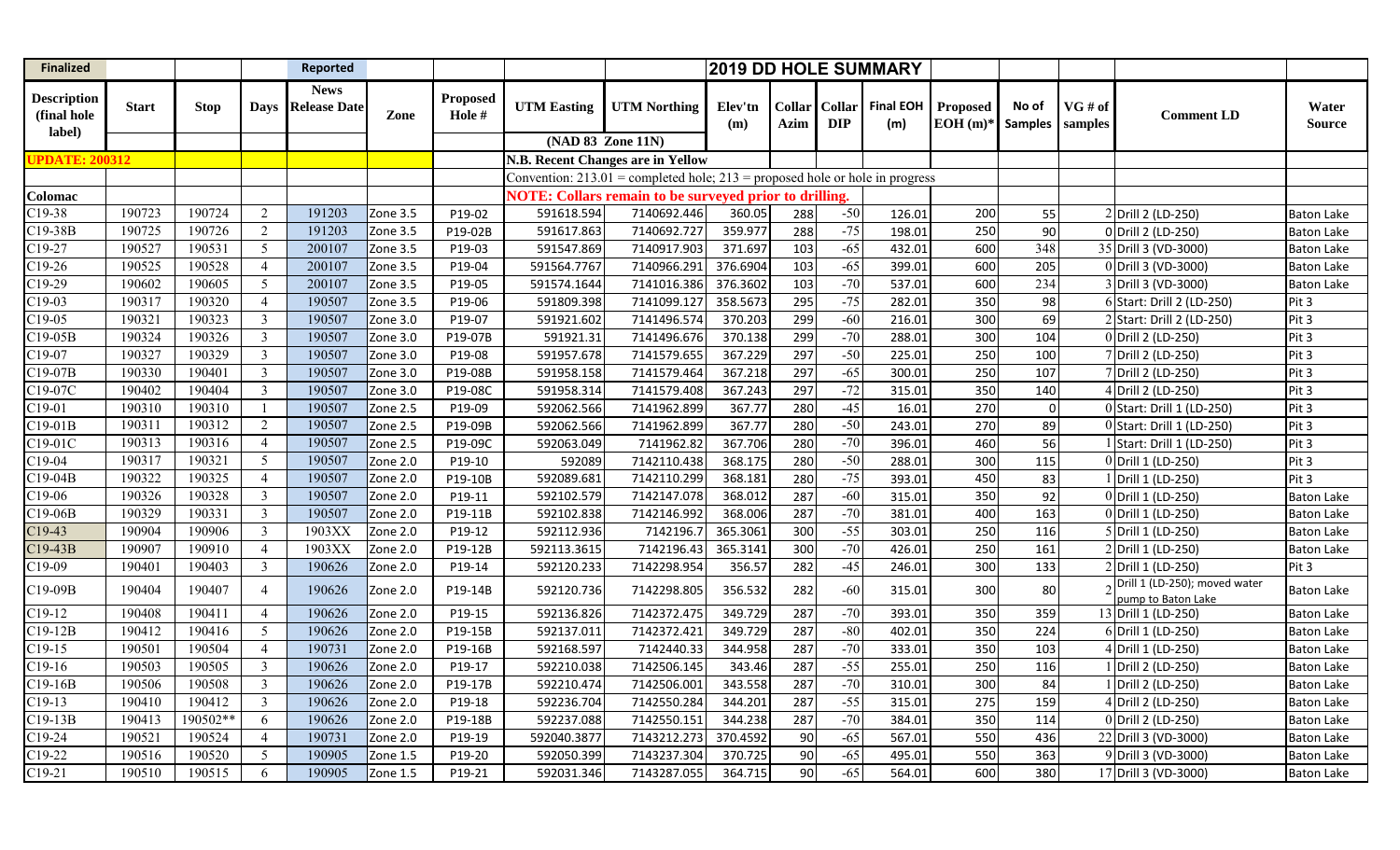| <b>Description</b><br>(final hole | <b>Start</b> | <b>Stop</b> |                 | <b>News</b><br><b>Davs</b> Release Date | Zone     | <b>Proposed</b><br>Hole # | <b>UTM Easting</b> | <b>UTM Northing</b>                                                              | Elev'tn<br>(m) | <b>Collar</b><br>Azim | Collar<br><b>DIP</b> | <b>Final EOH</b><br>(m) | <b>Proposed</b><br>$EOH(m)$ * | No of<br><b>Samples</b> | $VG \# of$<br>samples | <b>Comment LD</b>           | Water<br><b>Source</b> |
|-----------------------------------|--------------|-------------|-----------------|-----------------------------------------|----------|---------------------------|--------------------|----------------------------------------------------------------------------------|----------------|-----------------------|----------------------|-------------------------|-------------------------------|-------------------------|-----------------------|-----------------------------|------------------------|
| label)                            |              |             |                 |                                         |          |                           | (NAD 83 Zone 11N)  |                                                                                  |                |                       |                      |                         |                               |                         |                       |                             |                        |
| <b>UPDATE: 200312</b>             |              |             |                 |                                         |          |                           |                    | N.B. Recent Changes are in Yellow                                                |                |                       |                      |                         |                               |                         |                       |                             |                        |
|                                   |              |             |                 |                                         |          |                           |                    | Convention: $213.01$ = completed hole; $213$ = proposed hole or hole in progress |                |                       |                      |                         |                               |                         |                       |                             |                        |
| Colomac                           |              |             |                 |                                         |          |                           |                    | <b>NOTE: Collars remain to be surveyed prior to drilling.</b>                    |                |                       |                      |                         |                               |                         |                       |                             |                        |
| $C19-17$                          | 190505       | 190509      | 5 <sup>5</sup>  | 190905                                  | Zone 1.5 | P19-22                    | 592015.946         | 7143311.87                                                                       | 361.009        | 90                    | $-65$                | 555.01                  | 600                           | 315                     |                       | 11 Drill 3 (VD-3000)        | <b>Baton Lake</b>      |
| $C19-08$                          | 190331       | 190403      | $\overline{4}$  | 190507                                  | Zone 1.5 | P19-23                    | 592029.865         | 7143382.918                                                                      | 349.525        | 90                    | $-60$                | 372.01                  | 450                           | 283                     |                       | 25 Drill 3 (VD-3000)        | <b>Baton Lake</b>      |
| $C19-02$                          | 190314       | 190318      | 5               | 190507                                  | Zone 1.5 | P19-25                    | 592065.303         | 7143512.02                                                                       | 344.454        | 90                    | $-68$                | 447.01                  | 550                           | 277                     |                       | 18 Start: Drill 3 (VD-3000) | <b>Baton Lake</b>      |
| $C19-02B$                         | 190319       | 190330      | -11             | 190507                                  | Zone 1.5 | P19-25B                   | 592065.217         | 7143512.019                                                                      | 344.21         | 90                    | $-72$                | 852.01                  | 800                           | 641                     |                       | 6 Start: Drill 3 (VD-3000)  | <b>Baton Lake</b>      |
| $C19-14$                          | 190413       | 190504**    | 8               | 190905                                  | Zone 1.5 | P19-26                    | 591931.567         | 7143562.165                                                                      | 334.616        | 90                    | $-55$                | 604.81                  | 650                           | 205                     |                       | Drill 3 (VD-3000)           | Baton Lake             |
| $C19-10$                          | 190404       | 190407      | $\overline{4}$  | 190905                                  | Zone 1.5 | P19-27                    | 591956.811         | 7143612.129                                                                      | 340.642        | 90                    | $-45$                | 453.01                  | 550                           | 255                     |                       | 0 Drill 3 (VD-3000)         | <b>Baton Lake</b>      |
| $C19-10B$                         | 190408       | 190415      | 8               | 190905                                  | Zone 1.5 | P19-27B                   | 591956.626         | 7143612.137                                                                      | 340.601        | 90                    | $-55$                | 555.01                  | 650                           | 219                     |                       | 11 Drill 3 (VD-3000)        | <b>Baton Lake</b>      |
| $C19-11$                          | 190405       | 190407      | 3               | 190905                                  | Zone 1.5 | P19-28                    | 592172.029         | 7143767.237                                                                      | 387.331        | 90                    | $-50$                | 171.01                  | 200                           | 156                     |                       | 0 Drill 2 (LD-250)          | <b>Baton Lake</b>      |
| $C19-11B$                         | 190408       | 10410       | $\overline{3}$  | 190905                                  | Zone 1.5 | P19-28B                   | 592171.673         | 7143767.244                                                                      | 387.296        | 90                    | $-60$                | 246.01                  | 250                           | 184                     |                       | Drill 2 (LD-250)            | <b>Baton Lake</b>      |
| $C19-23$                          | 190518       | 190520      | $\mathbf{3}$    | 190731                                  | Zone 3.0 | P19-31                    | 591975.2418        | 7141628.069                                                                      | 366.9751       | 290                   | $-45$                | 195.01                  | 225                           | 85                      |                       | 0 Drill 1 (LD-250)          | Pit 3                  |
| $C19-23B$                         | 190521       | 190522      | 2               | 190731                                  | Zone 3.0 | P19-31B                   | 591975.9512        | 7141627.878                                                                      | 366.9783       | 290                   | $-60$                | 237.01                  | 250                           | 115                     |                       | 3 Drill 1 (LD-250)          | Pit 3                  |
| C19-23C                           | 190523       | 190525      | 3               | 190731                                  | Zone 3.0 | P19-31C                   | 591976.1916        | 7141627.76                                                                       | 366.9967       | 290                   | $-70$                | 309.01                  | 350                           | 153                     |                       | 2 Drill 1 (LD-250)          | Pit <sub>3</sub>       |
| $C19-25$                          | 190522       | 190523      | $\overline{2}$  | 190731                                  | Zone 3.0 | $P19-32$                  | 591993.9909        | 7141675.667                                                                      | 366.5603       | 290                   | $-45$                | 210.01                  | 200                           | 49                      |                       | 0 Drill 2 (LD-250)          | Pit <sub>3</sub>       |
| $C19-25B$                         | 150524       | 190526      | $\mathfrak{Z}$  | 190731                                  | Zone 3.0 | P19-32B                   | 591994.6013        | 7141675.548                                                                      | 366.565        | 290                   | $-60$                | 243.01                  | 250                           | 88                      |                       | 2 Drill 2 (LD-250)          | Pit <sub>3</sub>       |
| $C19-25C$                         | 190527       | 190529      | 3               | 190731                                  | Zone 3.0 | P19-32C                   | 591994.8687        | 7141675.458                                                                      | 366.5463       | 290                   | $-70$                | 348.01                  | 350                           | 164                     |                       | 12 Drill 2 (LD-250)         | Pit 3                  |
| $C19-28$                          | 190530       | 190531      | 2               | 1903XX                                  | Zone 3.0 | P19-33                    | 592005.9981        | 7141724.766                                                                      | 366.1392       | 295                   | $-45$                | 198.01                  | 200                           | 36                      |                       | 0 Drill 2 (LD-250)          | Pit 3                  |
| C19-28B                           | 190601       | 190603      | $\overline{3}$  | 1903XX                                  | Zone 3.0 | P19-33B                   | 592006.3427        | 7141724.662                                                                      | 366.1664       | 295                   | $-60$                | 267.01                  | 250                           | 72                      |                       | Drill 2 (LD-250)            | Pit 3                  |
| C <sub>19</sub> -28C              | 190604       | 190607      | $\overline{4}$  | 1903XX                                  | Zone 3.0 | P19-33C                   | 592006.6047        | 7141724.565                                                                      | 366.1774       | 295                   | $-70$                | 312.01                  | 350                           | 120                     |                       | 4 Drill 2 (LD-250)          | Pit <sub>3</sub>       |
| $C19-18$                          | 190505       | 190507      | $\overline{3}$  | 190731                                  | Zone 2.0 | P19-34                    | 592339.208         | 7142681.073                                                                      | 348.22         | 280                   | $-60$                | 423.01                  | 500                           | 201                     |                       | 8 Drill 1 (LD-250)          | <b>Baton Lake</b>      |
| $C19-19$                          | 190508       | 190511      | $\overline{4}$  | 190626                                  | Zone 2.0 | P19-35                    | 592368.59          | 7142720.837                                                                      | 349.016        | 280                   | $-45$                | 372.01                  | 400                           | 164                     |                       | 20 Drill 2 (LD-250)         | <b>Baton Lake</b>      |
| C19-19B                           | 190512       | 190516      | $5\overline{)}$ | 190731                                  | Zone 2.0 | P19-35B                   | 592369.031         | 7142720.768                                                                      | 349.009        | 280                   | $-55$                | 462.01                  | 500                           | 200                     |                       | Drill 2 (LD-250)            | <b>Baton Lake</b>      |
| C19-19C                           | 190517       | 190522      | 6               | 190731                                  | Zone 2.0 | P19-35C                   | 592369.031         | 7142720.768                                                                      | 348.845        | 280                   | $-60$                | 459.01                  | 500                           | 151                     |                       | Drill 2 (LD-250)            | <b>Baton Lake</b>      |
| $C19-20$                          | 190509       | 190512      | $\overline{4}$  | 190731                                  | Zone 2.0 | P19-36                    | 592367.118         | 7142825.695                                                                      | 346.921        | 280                   | $-45$                | 393.01                  | 400                           | 204                     |                       | 3 Drill 1 (LD-250)          | <b>Baton Lake</b>      |
| $C19-20B$                         | 190513       | 190518      | 6               | 190731                                  | Zone 2.0 | P19-36B                   | 592367.666         | 7142825.554                                                                      | 346.949        | 280                   | $-60$                | 483.01                  | 450                           | 136                     |                       | 0 Drill 1 (LD-250)          | <b>Baton Lake</b>      |
| $C19-40$                          | 190803       | 190809      | $\tau$          | 200120                                  | Zone 2.0 | P19-37                    | 592361.0772        | 7142928.894                                                                      | 348.2585       | 270                   | $-68$                | 480.01                  | 530                           | 352                     |                       | 29 Drill 1 (LD-250)         | <b>Baton Lake</b>      |
| $C19-41$                          | 190828       | 190903      | $\tau$          | 200120                                  | Zone 2.0 | P19-38                    | 592354.6332        | 7143033.117                                                                      | 348.423        | 270                   | $-73$                | 516.01                  | 550                           | 400                     |                       | 18 Drill 1 (LD-250)         | <b>Baton Lake</b>      |
| $C19-37$                          | 190721       | 190725      | $5\overline{)}$ | 191031                                  | Zone 2.0 | P19-39                    | 591970.599         | 7143159.504                                                                      | 372.458        | 90                    | $-60$                | 621.01                  | 750                           | $\overline{302}$        |                       | 19 Drill 3 (VD-3000)        | <b>Baton Lake</b>      |
| $C19-35$                          | 190714       | 190720      | $\tau$          | 191031                                  | Zone 1.5 | P19-40                    | 591958.983         | 7143323.658                                                                      | 357.57         | 90                    | $-65$                | 711.01                  | 820                           | 314                     |                       | 13 Drill 3 (VD-3000)        | <b>Baton Lake</b>      |
| $C19-30$                          | 190606       | 190706**    | 10              | 190905                                  | Zone 1.5 | P19-41                    | 591931.4653        | 7143561.737                                                                      | 334.1927       | 90                    | $-60$                | 633.01                  | 800                           | 200                     |                       | 2 Drill 3 (VD-3000)         | <b>Baton Lake</b>      |
| $C19-33$                          | 190707       | 190709      | $\overline{3}$  | 191031                                  | Zone 1.5 | P19-44                    | 592016.5126        | 7143774.81                                                                       | 353.0364       | 83                    | $-45$                | 405.01                  | 400                           | 113                     |                       | 0 Drill 3 (VD-3000)         | <b>Baton Lake</b>      |
| $C19-33B$                         | 190710       | 190713      | $\overline{4}$  | 191031                                  | Zone 1.5 | P19-44B                   | 592016.3147        | 7143774.791                                                                      | 352.9948       | 83                    | $-55$                | 444.01                  | 550                           | 84                      |                       | 0 Drill 3 (VD-3000)         | <b>Baton Lake</b>      |
| $C19-31$                          | 190608       | 190705**    | $\tau$          | 191203                                  | Zone 3.0 | P19-45                    | 591890.2495        | 7141134.526                                                                      | 339.9456       | 291                   | $-70$                | 414.01                  | 475                           | 112                     |                       | Drill 2 (LD-250)            | <b>Baton Lake</b>      |
| $C19-32$                          | 190706       | 190708      | 3               | 191203                                  | Zone 3.0 | P19-46                    | 591830.3544        | 7141230.084                                                                      | 361.2963       | 270                   | $-70$                | 276.01                  | 300                           | 96                      |                       | 6 Drill 2 (LD-250)          | Baton Lake             |
| $C19-32B$                         | 190709       | 190713      | 5               | 191203                                  | Zone 3.0 | P19-46B                   | 591830.2181        | 7141230.018                                                                      | 361.2999       | 270                   | $-80$                | 450.01                  | 400                           | $\frac{216}{ }$         |                       | 2 Drill 2 (LD-250)          | <b>Baton Lake</b>      |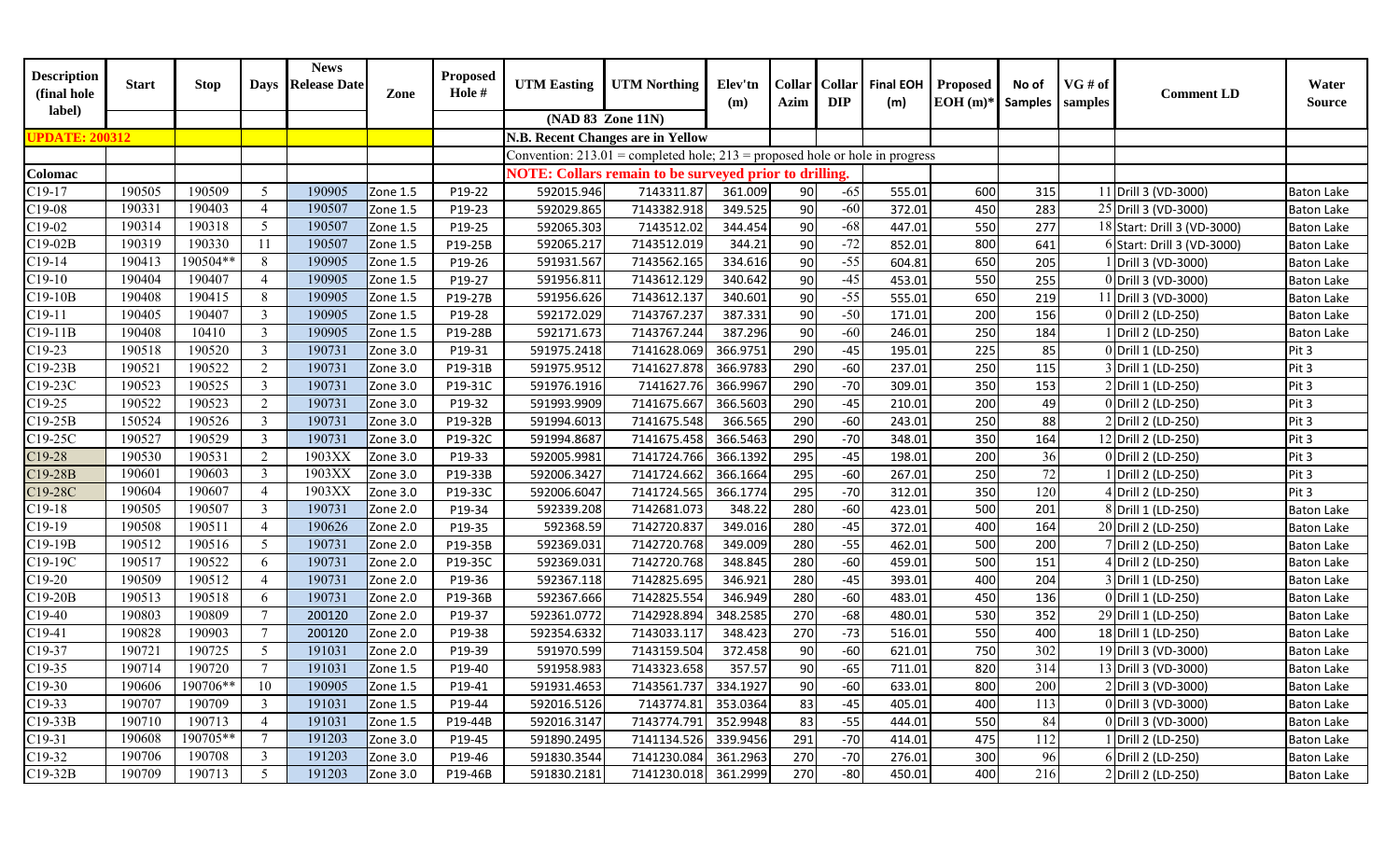| <b>Description</b><br>(final hole | <b>Start</b> | <b>Stop</b> |                | <b>News</b><br><b>Davs</b> Release Date | Zone      | <b>Proposed</b><br>Hole # | <b>UTM Easting</b> | <b>UTM Northing</b>                                                              | Elev'tn<br>(m) | <b>Collar</b><br>Azim | Collar<br><b>DIP</b> | <b>Final EOH</b><br>(m) | Proposed<br>$EOH(m)*$ | No of<br><b>Samples</b> | VG # of<br>samples | <b>Comment LD</b>    | Water<br>Source   |
|-----------------------------------|--------------|-------------|----------------|-----------------------------------------|-----------|---------------------------|--------------------|----------------------------------------------------------------------------------|----------------|-----------------------|----------------------|-------------------------|-----------------------|-------------------------|--------------------|----------------------|-------------------|
| label)                            |              |             |                |                                         |           |                           | (NAD 83 Zone 11N)  |                                                                                  |                |                       |                      |                         |                       |                         |                    |                      |                   |
| <b>UPDATE: 200312</b>             |              |             |                |                                         |           |                           |                    | N.B. Recent Changes are in Yellow                                                |                |                       |                      |                         |                       |                         |                    |                      |                   |
|                                   |              |             |                |                                         |           |                           |                    | Convention: $213.01$ = completed hole; $213$ = proposed hole or hole in progress |                |                       |                      |                         |                       |                         |                    |                      |                   |
| Colomac                           |              |             |                |                                         |           |                           |                    | <b>NOTE: Collars remain to be surveyed prior to drilling.</b>                    |                |                       |                      |                         |                       |                         |                    |                      |                   |
| $C19-34$                          | 190713       | 190715      | $\overline{3}$ | 200107                                  | Zone 3.0  | P19-47                    | 591836.794         | 7141281.256                                                                      | 361.503        | 270                   | $-55$                | 213.01                  | 250                   | 100                     |                    | 3 Drill 2 (LD-250)   | <b>Baton Lake</b> |
| C19-34B                           | 190716       | 190718      | $\overline{3}$ | 200107                                  | Zone 3.0  | P19-47B                   | 591837.434         | 7141281.273                                                                      | 361.578        | 270                   | $-80$                | 441.01                  | 500                   | 173                     |                    | 3 Drill 2 (LD-250)   | <b>Baton Lake</b> |
| $C19-36$                          | 190719       | 190722      | $\overline{4}$ | 191203                                  | Zone 3.0  | P19-48                    | 591856.281         | 7141374.65                                                                       | 364.25         | 270                   | $-77$                | 385.21                  | 475                   | 173                     |                    | 2 Drill 2 (LD-250)   | <b>Baton Lake</b> |
| C19-39                            | 190726       | 190731      | 6              | 191031                                  | Zone 1.5  | P19-50                    | 591989.007         | 7143209.999                                                                      | 369.183        | 90                    | $-65$                | 681.01                  | 750                   | 415                     |                    | 47 Drill 3 (VD-3000) | <b>Baton Lake</b> |
| C19-39B                           | 190801       | 190830**    | 13             | 191203                                  | Zone 1.5  | P19-50B                   | 591991.114         | 7143210.323                                                                      | 368.9          | 90                    | $-70$                | 836.01                  | 800                   | 563                     |                    | 54 Drill 3 (VD-3000) | <b>Baton Lake</b> |
| $C19-42$                          | 190831       | 190904      | 5              | 200120                                  | Zone 1.5  | P19-51                    | 592057.5088        | 7143335.044                                                                      | 355.8658       | 90                    | $-50$                | 519.01                  | 450                   | 57                      |                    | 0 Drill 3 (VD-3000)  | <b>Baton Lake</b> |
| C19-42B                           | 190905       | 190911      | $\overline{7}$ | 200120                                  | Zone 1.5  | P19-51B                   | 592056.7431        | 7143335.083                                                                      | 355.9914       | 90                    | $-70$                | 621.01                  | 600                   | 460                     |                    | 20 Drill 3 (VD-3000) | <b>Baton Lake</b> |
| C19-49                            | 190915       | 190919      | 5              | 200120                                  | Zone 1.5  | P19-53                    | 592055.291         | 7143393.816                                                                      | 349.0219       | 90                    | $-65$                | 465.01                  | 450                   | 329                     |                    | 24 Drill 1 (LD-250)  | <b>Baton Lake</b> |
| C19-48                            | 190912       | 190915      | 4              | 200120                                  | Zone 1.5  | P19-54                    | 591887.7893        | 7143514.831                                                                      | 330.2915       | 85                    | $-50$                | 510.01                  | 650                   | 145                     |                    | Drill 3 (VD-3000)    | <b>Baton Lake</b> |
| $C19-50$                          | 190916       | 190919      | $\overline{4}$ | 200107                                  | Zone 3.5  | P19-56                    | 591568.9235        | 7140975.36                                                                       | 378.3403       | 100                   | $-68$                | 441.01                  | 600                   | 318                     |                    | 3 Drill 3 (VD-3000)  | Pit <sub>3</sub>  |
| $C19-52$                          | 190920       | 190923      | $\overline{4}$ | 1903XX                                  | Zone 2.5  | P19-57                    | 591732.4923        | 7141774.221                                                                      | 355.3706       | 110                   | $-60$                | 471.01                  | 600                   | 138                     |                    | 1 Drill 3 (VD-3000)  | Pit 3             |
| $C19-46$                          | 190911       | 190914      | $\overline{4}$ | 1903XX                                  | Zone 2.0  | P19-58                    | 592146.6925        | 7142408.718                                                                      | 346.5668       | 290                   | $-75$                | 408.01                  | 400                   | 198                     |                    | 4 Drill 1 (LD-250)   | <b>Baton Lake</b> |
| $C19-53$                          | 190920       | 190925      | 6              | 200120                                  | Zone 2.0  | P19-59                    | 592379.6038        | 7142757.037                                                                      | 347.7174       | 284                   | $-60$                | 507.01                  | 450                   | 159                     |                    | 1 Drill 1 (LD-250)   | <b>Baton Lake</b> |
| $C19-51$                          | 190918       | 190921      | $\overline{4}$ | 200120                                  | Zone 2.0  | P19-60                    | 592314.8414        | 7142650.024                                                                      | 346.24         | 286                   | $-60$                | 393.01                  | 500                   | 153                     |                    | 8 Drill 2 (LD-250)   | <b>Baton Lake</b> |
| $C19-45$                          | 190907       | 190910      | $\overline{4}$ | 1903XX                                  | Zone 2.5  | P19-61                    | 592071.9164        | 7142017.38                                                                       | 367.5472       | 285                   | $-70$                | 339.01                  | 400                   | 106                     |                    | 9 Drill 2 (LD-250)   | Pit <sub>3</sub>  |
| $C19-47$                          | 190911       | 190913      | $\overline{3}$ | 1903XX                                  | Zone 2.5  | P19-62                    | 592079.6222        | 7142066.596                                                                      | 368.1009       | 285                   | $-45$                | 246.01                  | 250                   | 120                     |                    | 2 Drill 2 (LD-250)   | Pit 3             |
| C <sub>19</sub> -47 <sub>B</sub>  | 190914       | 190917      | $\overline{4}$ | 1903XX                                  | Zone 2.5  | P19-62B                   | 592080.4262        | 7142066.335                                                                      | 368.0909       | 285                   | $-70$                | 363.01                  | 450                   | 111                     |                    | 7 Drill 2 (LD-250)   | Pit <sub>3</sub>  |
| $C19-44$                          | 190905       | 190906      | 2              | 200107                                  | Zone 3.0  | P19-63                    | 591802.0873        | 7141064.314                                                                      | 358.8366       | 298                   | $-50$                | 213.01                  | 300                   | 79                      |                    | 12 Drill 2 (LD-250)  | Pit <sub>3</sub>  |
| Goldcrest                         |              |             |                |                                         |           |                           |                    |                                                                                  |                |                       |                      |                         |                       |                         |                    |                      |                   |
| G19-01                            | 190726       | 190728      | $\overline{3}$ | 200319                                  | Goldcrest | PG19-01                   | 591073.863         | 7140432.268                                                                      | 374.764        | 110                   | $-75$                | 369.01                  | 450                   | 277                     |                    | 2 Drill 2 (LD-250)   | <b>CL14</b>       |
| G19-03                            | 190803       | 190804      | $\overline{2}$ | 200319                                  | Goldcrest | PG19-02                   | 591241.735         | 7140440.204                                                                      | 345.674        | 290                   | $-45$                | 189.01                  | 250                   | 67                      |                    | 0 Drill 2 (LD-250)   | CL14              |
| G19-03B                           | 190805       | 190807      | 3              | 200319                                  | Goldcrest | PG19-02B                  | 591242.196         | 7140439.989                                                                      | 345.62         | 290                   | $-60$                | 264.01                  | 250                   | $\overline{74}$         |                    | 2 Drill 2 (LD-250)   | <b>CL14</b>       |
| G19-02                            | 190729       | 190801      | $\overline{4}$ | 200319                                  | Goldcrest | PG19-03                   | 591158.888         | 7140510.781                                                                      | 365.329        | 110                   | $-85$                | 501.01                  | 350                   | 535                     |                    | 8 Drill 2 (LD-250)   | <b>CL14</b>       |
| G19-06                            | 190902       | 190905      | $\overline{4}$ | 200319                                  | Goldcrest | PG19-04                   | 591191.2223        | 7140628.317                                                                      | 361.6605       | 110                   | $-80$                | 300.01                  | 300                   | 121                     |                    | 0 Drill 2 (LD-250)   | CL14              |
| G19-05                            | 190830       | 190901      | $\mathbf{3}$   | 200319                                  | Goldcrest | PG19-05                   | 591249.3896        | 7140647.307                                                                      | 349.5451       | 290                   | $-85$                | 288.01                  | 300                   | 260                     |                    | 14 Drill 2 (LD-250)  | <b>CL14</b>       |
| G19-04                            | 190807       | 190829**    | 5              | 200319                                  | Goldcrest | PG19-06                   | 591215.711         | 7140792.432                                                                      | 371.057        | 110                   | $-80$                | 279.01                  | 300                   | 43                      |                    | 0 Drill 2 (LD-250)   | <b>CL14</b>       |
| <b>Treasure Island</b>            |              |             |                |                                         |           |                           |                    |                                                                                  |                |                       |                      |                         |                       |                         |                    |                      |                   |
| T19-01                            | 190526       | 190529      | $\overline{4}$ | 190905                                  | Main      | PT19-01                   | 589578.5473        | 7153441.782                                                                      | 362.003        | 165                   | $-45$                | 321.01                  | 200                   | 450                     |                    | 10 Drill 1 (LD-250)  | Spider Lake       |
| T19-01B                           | 190529       | 190531      | $\overline{3}$ | 190905                                  | Main      | PT19-01B                  | 589578.392         | 7153442.476                                                                      | 362.2713       | 165                   | $-60$                | 369.01                  | 200                   | 553                     |                    | 9 Drill 1 (LD-250)   | Spider Lake       |
| T19-02                            | 190601       | 190603      | $\mathbf{3}$   | 191008                                  | Main      | PT19-02                   | 589688.2041        | 7153417.893                                                                      | 364.9095       | 165                   | $-45$                | 267.01                  | 250                   | 415                     |                    | 12 Drill 1 (LD-250)  | Spider Lake       |
| T19-02B                           | 190604       | 190606      | $\mathbf{3}$   | 191008                                  | Main      | PT19-02B                  | 589688.0289        | 7153418.622                                                                      | 364.9755       | 165                   | $-60$                | 294.01                  | 250                   | 423                     |                    | 12 Drill 1 (LD-250)  | Spider Lake       |
| T19-03                            | 190607       | 190608      | 2              | 191008                                  | Main      | PT19-03                   | 589735.446         | 7153428.381                                                                      | 368.6362       | 165                   | $-70$                | 276.01                  | 300                   | 402                     |                    | 3 Drill 1 (LD-250)   | Spider Lake       |
| T19-04                            | 190609       | 190703**    | $\overline{4}$ | 191008                                  | Main      | PT19-04                   | 589889.8924        | 7153441.832                                                                      | 375.1449       | 165                   | $-70$                | 222.01                  | 250                   | 243                     |                    | 5 Drill 1 (LD-250)   | Spider Lake       |
| T19-05                            | 190704       | 190706      | $\overline{3}$ | 191008                                  | Main      | PT19-05                   | 589940.1963        | 7153449                                                                          | 374.1295       | 165                   | $-45$                | 300.01                  | 300                   | 431                     |                    | 3 Drill 1 (LD-250)   | Spider Lake       |